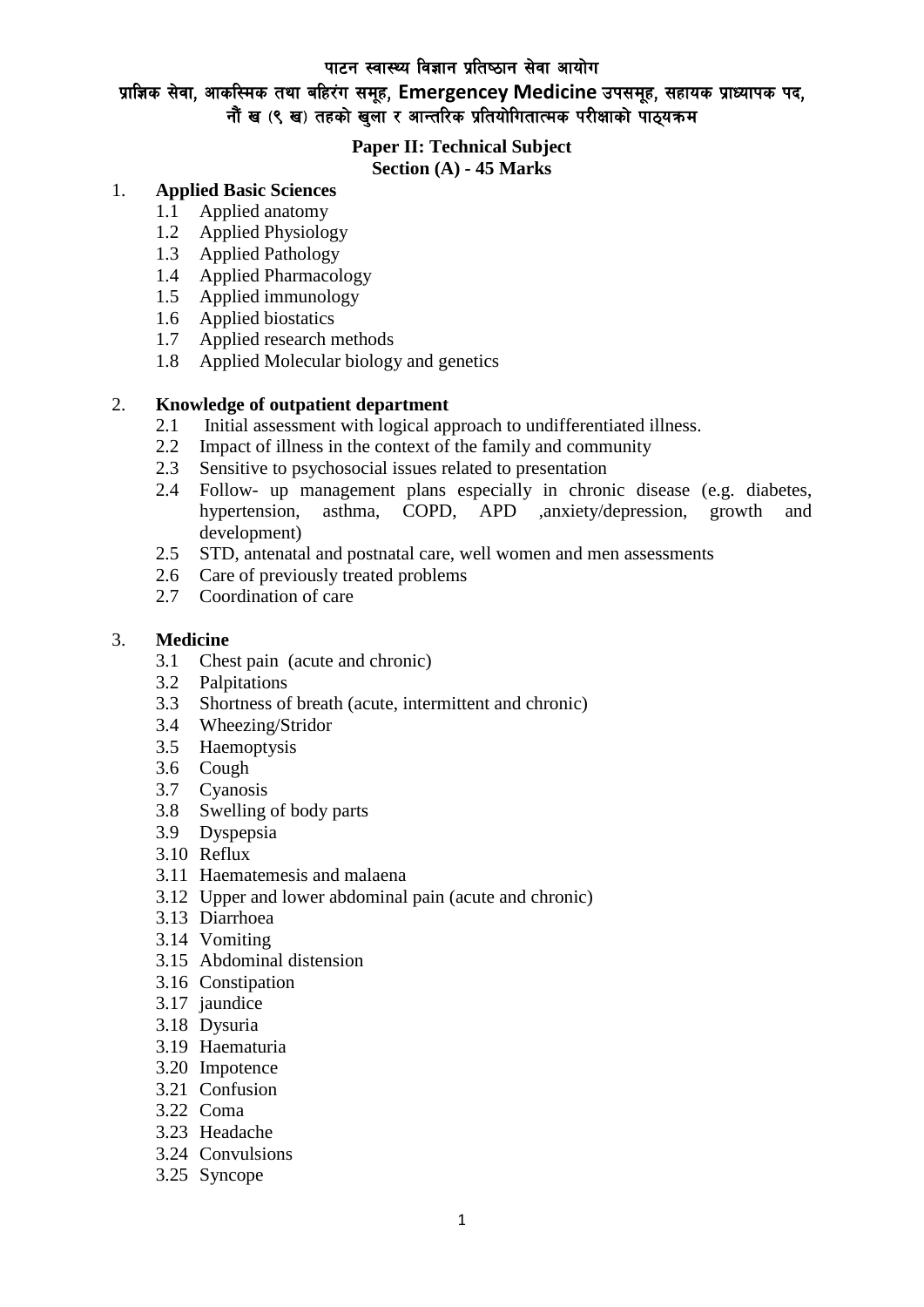प्राज्ञिक सेवा, आकस्मिक तथा बहिरंग समूह, Emergencey Medicine उपसमूह, सहायक प्राध्यापक पद, नौं ख (९ ख) तहको खला र आन्तरिक प्रतियोगितात्मक परीक्षाको पाठयक्रम

- 3.26 paralysis
- 3.27 paraesthesia
- 3.28 Weakness
- 3.29 Fever
- 3.30 Anorexia
- 3.31 Fatigue
- 3.32 Myalgia
- 3.33 Itch
- 3.34 Rash
- 3.35 Abnormal bleeding
- 3.36 Swollen glands
- 3.37 Joint swelling
- 3.38 Joint pain
- 3.39 Thyroid disease
- 3.40 Diabetes
- 3.41 Tuberculosis
- 3.42 Drug related problem -iatrogenic, poisoning, or abuse including alcohol/smoking
- 3.43 Anaemia
- 3.44 Depression
- 3.45 Hypertension
- 3.46 Spinal dysfunction
- 3.47 Urinary tract infection
- 3.48 Holistic management of patients with HIV/AIDS
- 3.49 palliative care

#### 4. **Paediatrics**

- 4.1 Neonatal Knowledge-Normal Newborn Care
	- 4.1.1 Prematurity/Postmaturity
	- 4.1.2 Birth trauma/Asphyxia
	- 4.1.3 Respiratory distress
	- 4.1.4 Jaundice
	- 4.1.5 Sepsis
	- 4.1.6 Congenital problems (cardiac, hip, cleftpalate, tracheo-oesophageal fistula, imperforate anus, diaphragmatic hernia)
- 4.2 Acute Life Threatening Problems
	- 4.2.1 Stridor /Airway compromise (Croup/epiglottitis)
	- 4.2.2 Respiratory distress and potential respiratory failure (severe ARI, Asthma)
	- 4.2.3 Circulatory failure/shock including Sepsis and dehydration
	- 4.2.4 Altered Sensorium including Meningitis/ encephalitis / encephalopathies (hepatic, uraemic, hypertensive)
	- 4.2.5 Seizures and status epilepticus
	- 4.2.6 Congestive heart failure
	- 4.2.7 Supraventricular tachycardia
	- 4.2.8 Acute renal failure
	- 4.2.9 Tetanus
	- 4.2.10 Poisoning
	- 4.2.11 Drowning/near drowning
	- 4.2.12 Bleeding disorders
	- 4.2.13 Diabetic Ketoacidosis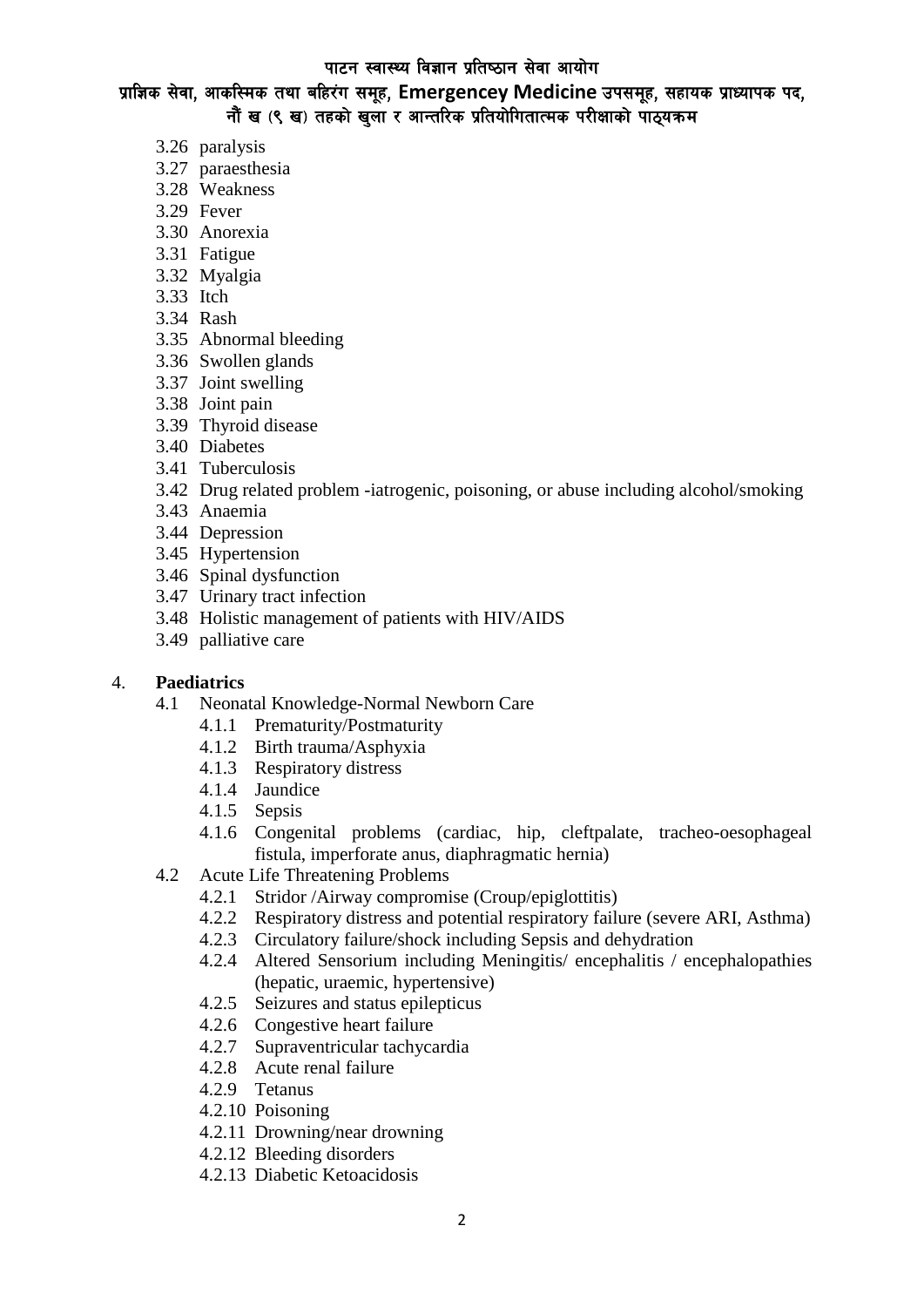# प्राज्ञिक सेवा, आकस्मिक तथा बहिरंग समूह, Emergencey Medicine उपसमूह, सहायक प्राध्यापक पद, नौं ख (९ ख) तहको खला र आन्तरिक प्रतियोगितात्मक परीक्षाको पाठयक्रम

- 4.2.14 Acute Abdominal Pain (distinguish medical and surgical causes)
- 4.3 Feeding Problems: Understanding of Breastfeeding and Nutrition
- 4.4 Growth Disorders: Protein Calorie Malnutrition,failure to thrive,short stature
- 4.5 Common Febrile Illness
	- 4.5.1 ARI ( including Pertussis)
	- 4.5.2 Diarrheal diseases (viral, bacterial,Parasitic)
	- 4.5.3 Urinary Tract Infection
	- 4.5.4 Septicemia/Bacteremia
	- 4.5.5 Enteric fever
	- 4.5.6 Malaria
	- 4.5.7 Viral exanthema (measles ,mumps, etc)
	- 4.5.8 Acute tonsilitis
	- 4.5.9 Rheumatic fever/endocarditis
	- 4.5.10 Tuberculosis (TB)
	- 4.5.11 Infective hepatitis
	- 4.5.12 Kala azar
	- 4.5.13 PUO
- 4.6 Cough including Asthma/Bronchitis/Bronchiolitis
- 4.7 Oedema-including renal (nephritic syndrome, nephritis), Kwashiorkor, cardiac
- 4.8 Chronic abdominal pain
- 4.9 Jaundice
- 4.10 Seizure disorders
- 4.11 Anemia and blood dyscrasias including Leukemias(recognize and refer)
- 4.12 Arthritis (septic arthritis, osteomyelitis,Juvenile Rheumatoid arthritis)
- 4.13 Skin disease/rashes(eg; scabies)
- 4.14 Common eye problems (eg, conjunctivitis)
- 4.15 Common ear problems(eg, otitis media)
- 4.16 Developmental delay/cerebral palsy/mental retardation
- 4.17 Visual/hearing/speech disorders(recognize and refer)
- 4.18 Dehydration
- 4.19 Certain diseases can present in different ways, so specifics attention should be paid to
	- 4.19.1 Diabetes mellitus
	- 4.19.2 Hypothyroidism
	- 4.19.3 TB
	- 4.19.4 HIV/AIDS

#### 5. **Dermatology**

The general practice doctor will be able to manage the following common skin conditions:

- 5.1 Bacterial : Superficial bacterial infections, Skin TB ,Leprosy
- 5.2 Viral: Herpes simplex, Herpes Zoster, Wart, Molluscum contagiosum
- 5.3 Fungal: Dermatophyte, Candida, Tinea versicolor, Deep Fungal infection
- 5.4 Parasites: Scabies,Pediculosis,Leishmaniasis
- 5.5 Approach : Systemic Causes
	- 5.5.1 Skin Causes Infective (e.g. Scabies), Urticaria, Dermatitis Herpetiform, Lichen Planus
- 5.6 Common Skin Problems: Eczema/Dermatitis, Acne, Psoriasis, Drugeruption, Erythema multiforme, Erythema , Nodosum, Purpura, Bullous dieases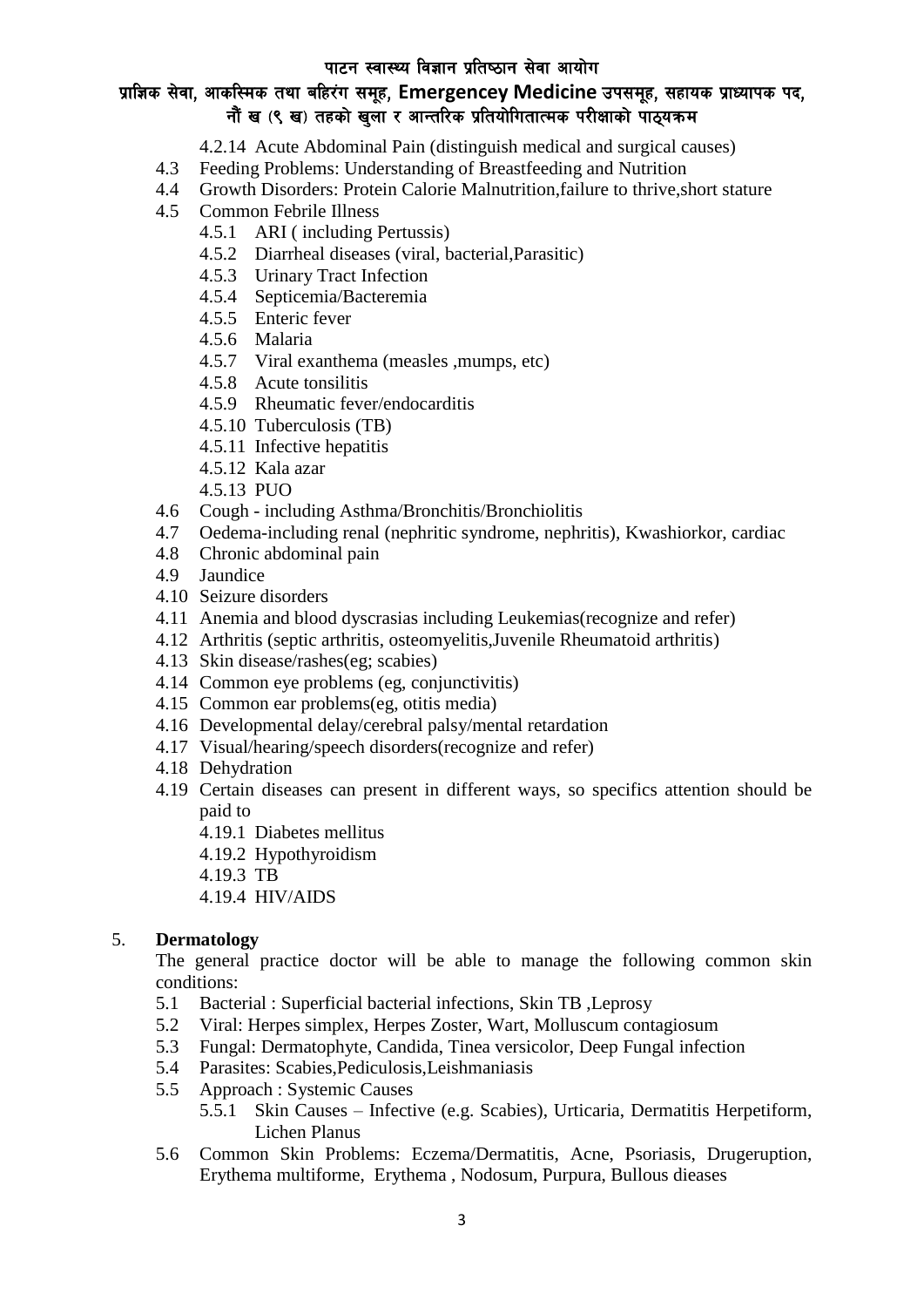# प्राज्ञिक सेवा, आकस्मिक तथा बहिरंग समूह, Emergencey Medicine उपसमूह, सहायक प्राध्यापक पद, नौं ख (९ ख) तहको खला र आन्तरिक प्रतियोगितात्मक परीक्षाको पाठयक्रम

- 5.7 Skin Ulcers: Hair and Nail Disorders:
	- 5.7.1 Alopecia, Onycholysis, Paronychia
	- 5.7.2 Pigmented Skin Lesion including Melanoma.
	- 5.7.3 Common Lumps and Bumps including Skin Cancers:
	- 5.7.4 Warts, Keratoacanthoma, Basal Cell, Squamous Cell, Carcinoma
- 5.8 Sexually transmitted disease
	- 5.8.1 Non-specific urethritis/cervicitis, punctate balanoposthitis, candidiasis, trichomoniasis,condylomaaccuminata, syphilis, gonorrhea and chancroid
	- 5.8.2 Sexual contact history, past history of STI, medications
	- 5.8.3 Clinical examination and investigation to find other STDs
	- 5.8.4 Contact tracing and treatment of contacts
	- 5.8.5 Regular follow -up of STD cases

#### 6. **Psychiatry**

- 6.1 Anxiety including Panic and phobic disorders
- 6.2 Depression
- 6.3 Conversion/Dissociative disorder
- 6.4 Psychosis
- 6.5 Bipolar mood disorder
- 6.6 Somatic presentations- including pseudo-seizures and multi- symptomatic patients
- 6.7 Substance Related Disorder
- 6.8 Childhood Mental Health Conditions
- 6.9 Concept of diagnostic classification: eg, DSM IV, WHO guidelines
- 6.10 Concept and simple practice of non -pharmacological approaches to mental health problems
- 6.11 Drug therapy
- 6.12 Legal and ethical issues regarding mental competence and detention and relationship with police (recognizing at present there are no laws in Nepal but there is a proposed National Mental Health Act)
- 6.13 Long term therapy, strategies for optimizing regime and getting compliance
- 6.14 Liaison with other health workers for management of long term cases
- 6.15 Practical approach to stabilizing cases before referral
- 6.16 Common conditions of Primary Care
	- 6.16.1 Anxiety
	- 6.16.2 Depression
	- 6.16.3 Somatic Presentation of mental distress
	- 6.16.4 Culture specific presentation of mental distress
	- 6.16.5 Culture Specific presentation- dhatu, night fall, demon possession, new brides, perceptions about disease
	- 6.16.6 Alcohol and substance misuse
	- 6.16.7 Chronic Tiredness
	- 6.16.8 Sleep disturbances
- 6.17 Health Promotion and support in chronic mental illness
	- 6.17.1 Monitoring and follow- up in patient with chronic mental illness
	- 6.17.2 Social support for patient and their family
	- 6.17.3 Referral to appropriate specialist care
	- 6.17.4 Work effectively with other workers for the management of people with mental health problems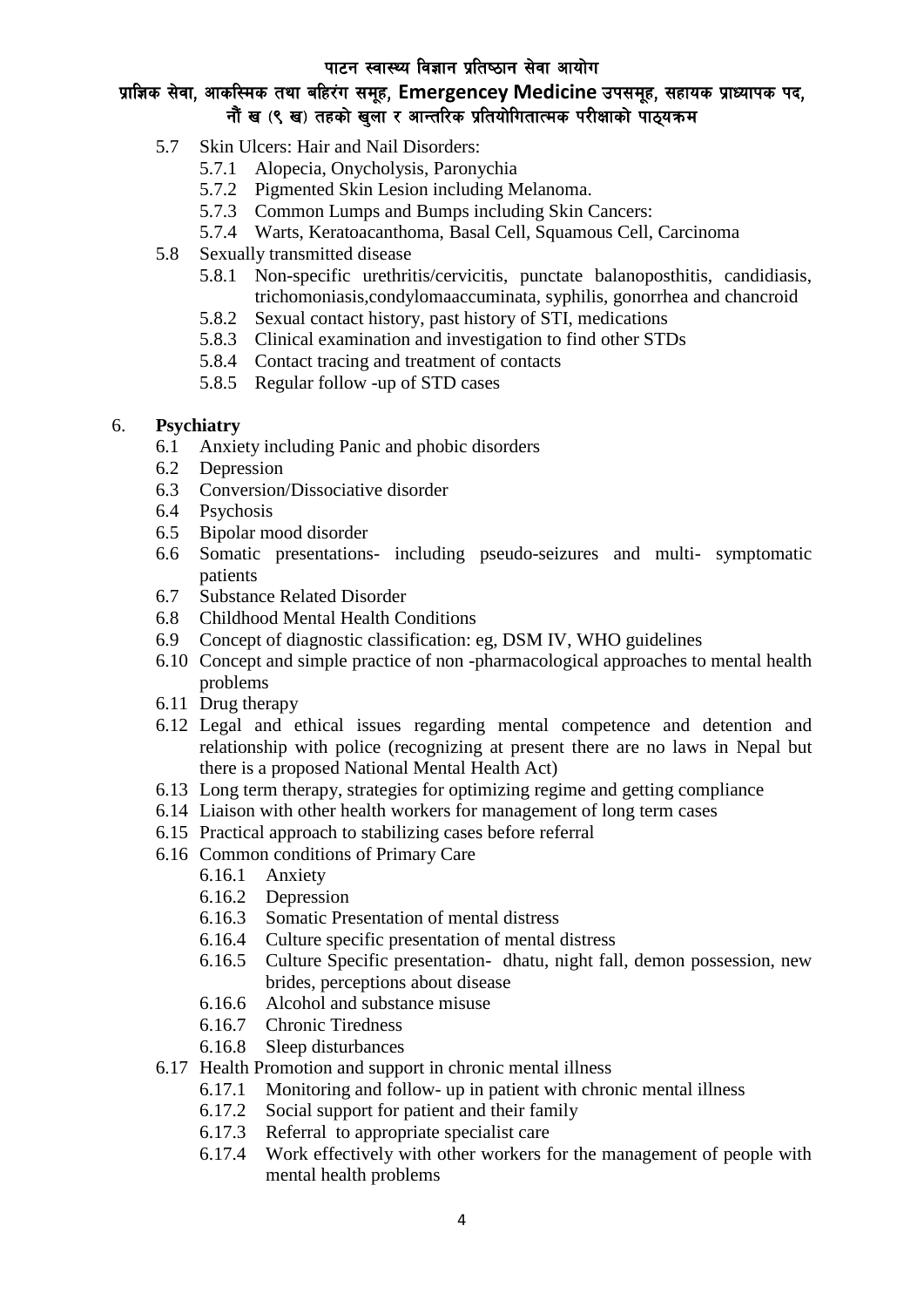### प्राज्ञिक सेवा, आकस्मिक तथा बहिरंग समूह, Emergencey Medicine उपसमूह, सहायक प्राध्यापक पद, नौं ख $($ ९ ख) तहको खला र आन्तरिक प्रतियोगितात्मक परीक्षाको पाठयक्रम

- 6.18 Stage of life issues
	- 6.18.1 Behavioral disorders in children
	- 6.18.2 Intellectual disability
	- 6.18.3 Childhood and family problems
	- 6.18.4 Adolescent depression and somatization disorders
	- 6.18.5 Perinatal mental illness
	- 6.18.6 At risk -drinking other dangerous behavior in young men and women
	- 6.18.7 Mid-life crises, menopause,sexual problems
	- 6.18.8 Adjustment disorders and chronic physical illness, disability
	- 6.18.9 Dementia
	- 6.18.10 Dying and bereavement

#### 7. **Emergency Medicine**

- 7.1 Triage serious & non-serious problem.
- 7.2 Manage Major and minor Trauma
- 7.3 Manage life threatening medical, surgical, paediatric, gynaecological /obstetric emergencies
- 7.4 Describe concept of Disaster Plan & management
- 7.5 Manage Medico Legal Cases
- 7.6 Develops systematic approach to undifferentiable presentation (unconscious patients, chest pain; abdominal pain, dyspnea, etc.)
- 7.7 Organize and manage emergency services
- 7.8 Use emergency equipment and supplies available in Nepal
- 7.9 Develop knowledge about the Emergency Drugs particularly analgesia

#### **Section (B) - 55 Marks**

#### 8. **Anaesthesia**

- 8.1 Cardiopulmonary resuscitation(basic and advanced cardiac life support)
- 8.2 Pre-operative assessment,including assessing ASA Physical status to know whether a GP anaesthetic is appropriate
- 8.3 Pre-anesthetic prescribing
- 8.4 General anesthetic prescribing
- 8.5 Local anesthesia and regional blocks
- 8.6 Post-operative recovery and monitoring
- 8.7 Pain management Intravenous fluid management(Pre and post surgery)
- 8.8 Airway management using facemask, oral airway and intubation
- 8.9 Regional anesthetic blocks, spinal, epidural and peripheral
- 8.10 Ketamine anesthetics(total intravenous anesthesia)
- 8.11 General anesthesia using draw- over technique
- 8.12 Ether anesthesia (EMO)

#### 9. **Surgery**

#### 9.1 **Skin and subcutaneous tissue**

- 9.1.1 Diagnosis and management of inflammatory condition of skin like cellulites, boils, carbuncle, etc.
- 9.1.2 Diagnosis and excision of sebaceous cysts, lipomas, etc
- 9.1.3 Diagnosis and management of squamous cell carcinoma, basal cell carcinoma and malignant melanoma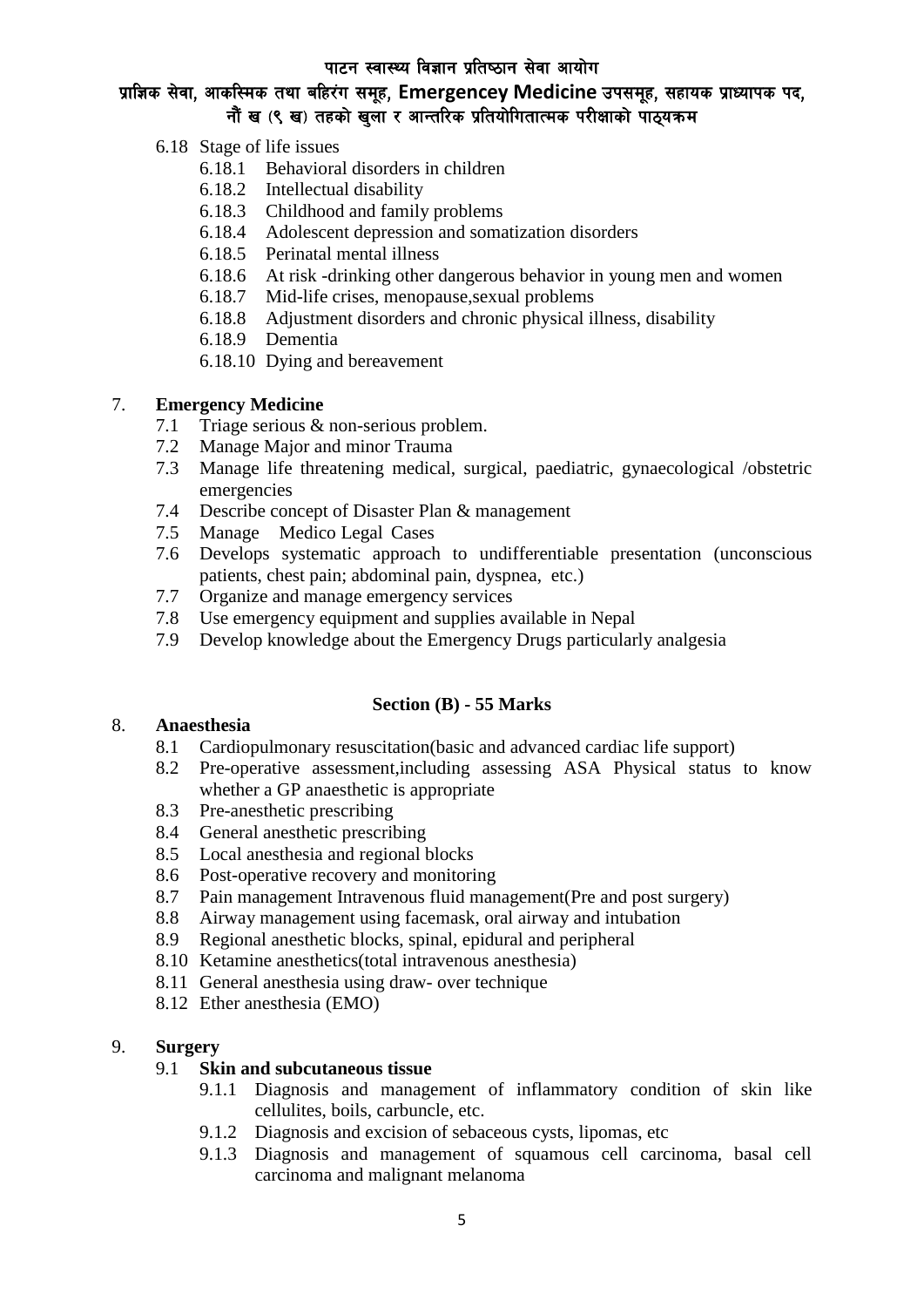### प्राज्ञिक सेवा, आकस्मिक तथा बहिरंग समूह, Emergencey Medicine उपसमूह, सहायक प्राध्यापक पद, नौं ख $($ ९ ख) तहको खला र आन्तरिक प्रतियोगितात्मक परीक्षाको पाठयक्रम

#### 9.2 **Burns**

- 9.2.1 Initial resuscitation
- 9.2.2 management of fluid
- 9.2.3 Surgical Management -debridement and grafting

#### 9.3 **Lymph Nodes**

9.3.1 Describe the differential diagnosis of lymph node enlargement

#### 9.4 **Arterial disorders**

- 9.4.1 Describe the feature of chronic limb ischaemia including Buergers' disease
- 9.4.2 Diagnose acute limb ischaemia
- 9.4.3 Diagnose and manage dry gangrene
- 9.4.4 Diagnose and manage DVT

### 9.5 **Salivary gland**

- 9.5.1 Diagnosis and management of parotid and submandibular abcess
- 9.5.2 Differential diagnosis of parotid and submandibular lump(biopsy is inappropriate)

### 9.6 **Thyroid**

- 9.6.1 Differential diagnosis of solitary thyroid nodule
- 9.6.2 Features of nodular goiter, its complications and indications for surgery
- 9.6.3 Features of thyrotoxicosis, its complications and indications for surgery
- 9.6.4 Management of hypothyroidism

#### 9.7 **Breast**

- 9.7.1 Method of Breast self examination
- 9.7.2 Differential diagnosis of breast lump
- 9.7.3 Triple investigation
- 9.7.4 Principles of management of breast carcinoma
- 9.7.5 Differential diagnosis of nipple discharge and indication for surgery
- 9.7.6 Breast pain

#### 9.8 **Upper GI Tract**

- 9.8.1 Dysphagia : differential diagnosis, Investigations required
- 9.8.2 Principle of management of oesophageal carcinoma,
- 9.8.3 Gastro-oesophageal reflux disease: medical management
- 9.8.4 Peptic ulcer disease: symptomatology,indications for endosocopy, medical management, complications and indications for surgery.
- 9.8.5 Management of Ulcer GI Bleeding
- 9.8.6 Management of Gastric carcinoma (Operative details not required)

#### 9.9 **Hepatobiliary**

- 9.9.1 Jaundice : Pathophysiology, differential diagnosis
- 9.9.2 Liver abscess
- 9.9.3 Tumors of liver : differential diagnosis
- 9.9.4 Gallstone disease and its complications

#### 9.10 **Pancreas**

9.10.1 Acute pancreatitis: aetiology, definitions of mild and severe pancreatitis, management, complications and indications for surgery

#### 9.10.2 Chronic pancreatitis

#### 9.11 **Small Intestine**

- 9.11.1 Features of small bowel obstruction, its differential diagnosis and management
- 9.11.2 Enteric fever and its complication
- 9.11.3 Appendicitis, appendicular mass and appendicular diagnosis abcess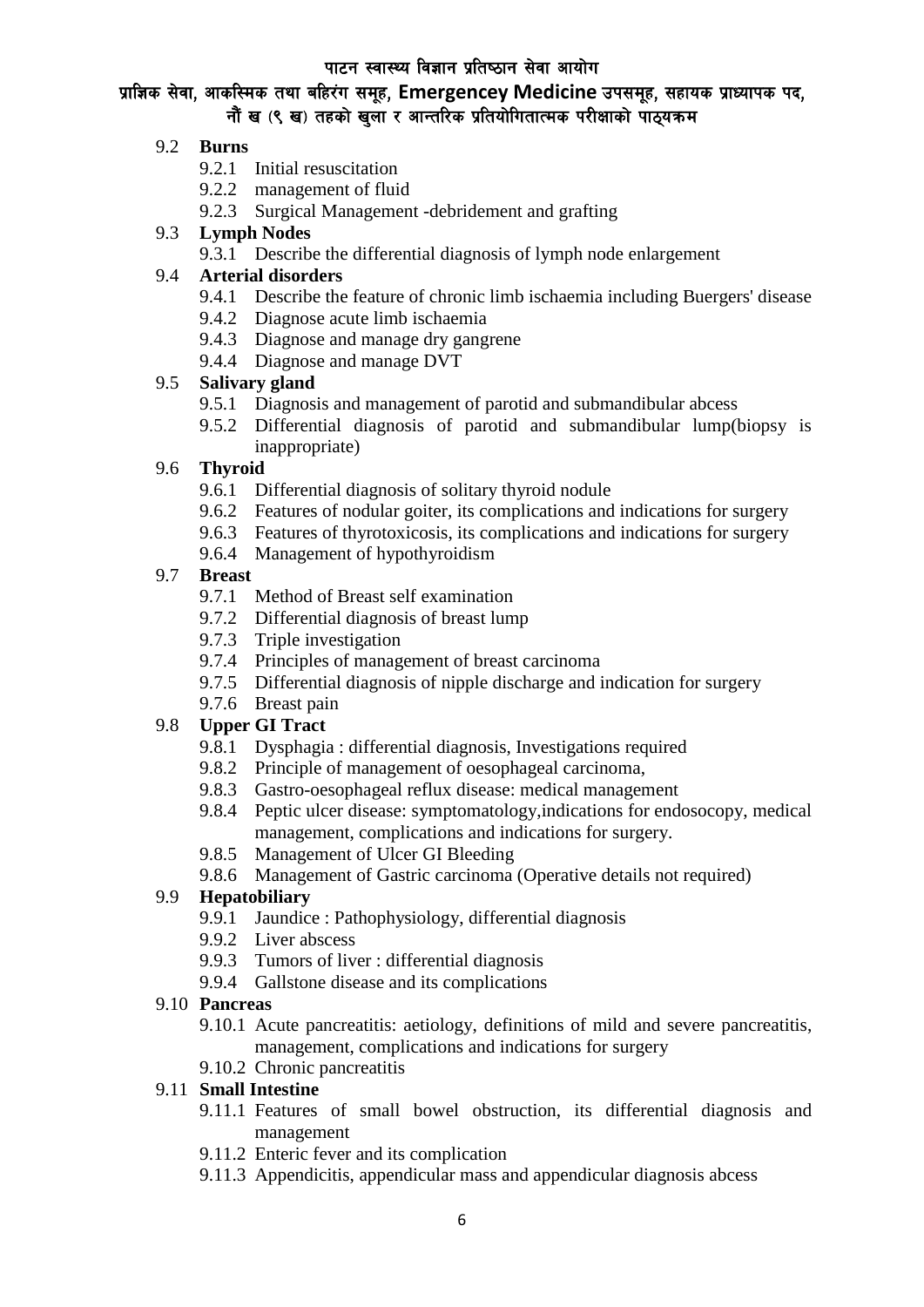# प्राज्ञिक सेवा, आकस्मिक तथा बहिरंग समूह, Emergencey Medicine उपसमूह, सहायक प्राध्यापक पद, नौं ख (९ ख) तहको खला र आन्तरिक प्रतियोगितात्मक परीक्षाको पाठयक्रम

#### 9.12 **Large bowel/Rectum and Anal Canal**

- 9.12.1 Features of large bowel obstruction and its differential diagnosis
- 9.12.2 Ulcerative colitis
- 9.12.3 Bleeding per rectum, differential diagnosis
- 9.12.4 Hemorrhoids including complications
- 9.12.5 Perianal abscess

#### 9.13 **Hernia**

- 9.13.1 Inguinal and Femoral
- 9.13.2 Incisional hernia

#### 9.14 **Urology**

- 9.14.1 Haematuria:differential diagnosis and investigation
- 9.14.2 Phimosis,paraphimosis
- 9.14.3 Stones in rental tract:indications for surgery
- 9.14.4 BHP
- 9.14.5 Acute urinary retention
- 9.14.6 Kidney Infection
- 9.14.7 Vasectomy
- 9.14.8 Scrotal swelling: differential diagnosis and investigation Undescendedtestis ,Diagnosis and Management of Testicular Torsion
- 9.14.9 Urethral Strictures

#### 10. **Orthopaedics**

- 10.1 Traumatic condition: Recognition of what need to be done acutely and when referral may be more appropriate where possible
	- 10.1.1 Injuries of the upper limb: (Manage/ Consider Referral if Possible)
	- 10.1.2 Injuries of the lower limb and pelvis: (Manage/Refer)
- 10.2 Non- Traumatic condition:
	- 10.2.1 Infective condition : Most important, Acute infection: Acute osteomyelitis; Acute septic arthritis; Chronic osteomyelitis; Tubercular infections including spine
	- 10.2.2 Degenerative condition and office orthopaedics
- 10.3 Approach to diagnosis and conservative management where possible, with referral if possible and benefit from orthopedic consultation.
	- 10.3.1 Osteoarthritis
	- 10.3.2 Gout/Pseudogout
	- 10.3.3 Acute and Chronic low back and cervical pain
	- 10.3.4 Regional Musculo-skeletal condition Shoulder, Elbow, Wrist, Hip, Knee,Ankle
- 10.4 Other Rarer Condition
	- 10.4.1 Congenital Deformities
	- 10.4.2 Neoplastic condition
	- 10.4.3 Metabolic and other condition
	- 10.4.4 Auto-immune diseases

#### 11. **Obstetrics & Gynaecology**

- 11.1 Antenatal period(normal and abnormal pregnancy) 11.1.1 Normal/ low risk pregnancy and High risk pregnancy
- 11.2 Labour and delivery
- 11.3 Postpartum(Normal puerperium/Abnormal puerperium)